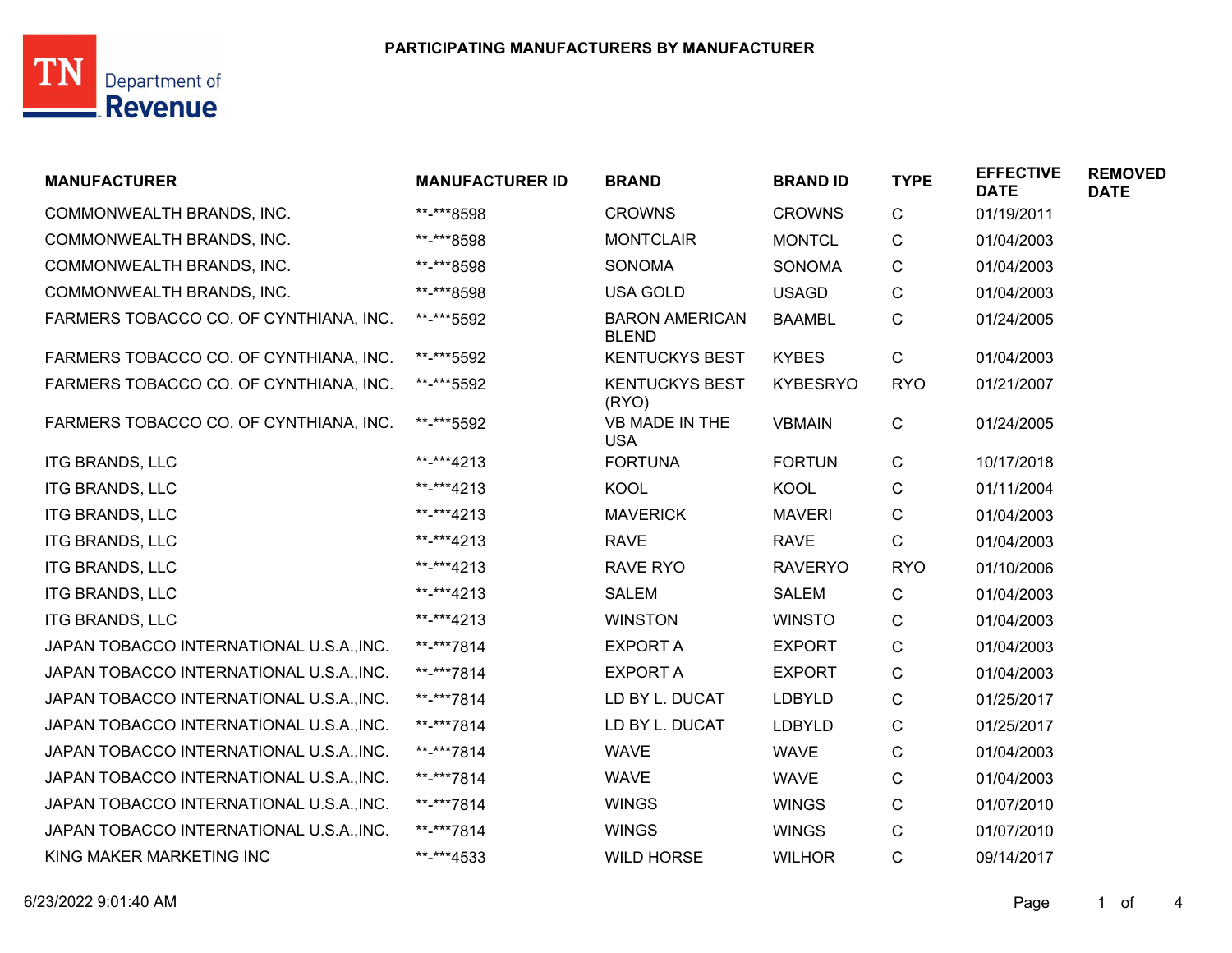| <b>LIGGETT GROUP LLC</b>                                     | **-***2115 | <b>BRONSON</b>             | <b>BRONSO</b>    | С            | 08/31/2021 |
|--------------------------------------------------------------|------------|----------------------------|------------------|--------------|------------|
| <b>LIGGETT GROUP LLC</b>                                     | **-***2115 | <b>EVE</b>                 | <b>EVE</b>       | С            | 01/04/2003 |
| <b>LIGGETT GROUP LLC</b>                                     | **-***2115 | <b>GRAND PRIX</b>          | <b>GRAPRI</b>    | C            | 01/04/2003 |
| <b>LIGGETT GROUP LLC</b>                                     | **-***2115 | <b>LIGGETT SELECT</b>      | <b>LIGSEL</b>    | С            | 01/04/2003 |
| <b>LIGGETT GROUP LLC</b>                                     | **-***2115 | <b>MONTEGO</b>             | <b>MONTEG</b>    | С            | 12/11/2019 |
| <b>LIGGETT GROUP LLC</b>                                     | **-***2115 | <b>PYRAMID</b>             | <b>PYRAMI</b>    | С            | 01/04/2003 |
| <b>LIGGETT GROUP LLC</b>                                     | **-***2115 | <b>TOURNEY</b>             | <b>TOURNE</b>    | С            | 01/13/2015 |
| NASCO PRODUCTS, LLC                                          | **-***8667 | <b>SF</b>                  | <b>SF</b>        | С            | 01/03/2015 |
| NASCO PRODUCTS, LLC                                          | **-***8667 | <b>VLN</b>                 | <b>VLN</b>       | С            | 06/23/2022 |
| PETER STOKKEBYE INTERNATIONAL, LTD.                          | **-***7248 | PETER STOKKEBYE<br>(RYO)   | <b>PETSTORYO</b> | <b>RYO</b>   | 01/04/2003 |
| PHILIP MORRIS USA INC.                                       | **-***7658 | <b>BASIC</b>               | <b>BASIC</b>     | $\mathbf C$  | 01/04/2003 |
| PHILIP MORRIS USA INC.                                       | **-***7658 | <b>BENSON &amp; HEDGES</b> | <b>BENHED</b>    | С            | 01/04/2003 |
| PHILIP MORRIS USA INC.                                       | **-***7658 | <b>CAMBRIDGE</b>           | <b>CAMBRI</b>    | $\mathsf{C}$ | 01/04/2003 |
| PHILIP MORRIS USA INC.                                       | **-***7658 | <b>CHESTERFIELD</b>        | <b>CHESTE</b>    | С            | 01/04/2003 |
| PHILIP MORRIS USA INC.                                       | **-***7658 | DAVE'S                     | <b>DAVE</b>      | С            | 12/01/2016 |
| PHILIP MORRIS USA INC.                                       | **-***7658 | L&M                        | LM               | С            | 01/04/2003 |
| PHILIP MORRIS USA INC.                                       | **-***7658 | <b>LARK</b>                | <b>LARK</b>      | С            | 01/04/2003 |
| PHILIP MORRIS USA INC.                                       | **-***7658 | <b>MARLBORO</b>            | <b>MARLBO</b>    | С            | 01/04/2003 |
| PHILIP MORRIS USA INC.                                       | **-***7658 | <b>MERIT</b>               | <b>MERIT</b>     | С            | 01/04/2003 |
| PHILIP MORRIS USA INC.                                       | **-***7658 | <b>NAT'S</b>               | <b>NATS</b>      | С            | 08/12/2020 |
| PHILIP MORRIS USA INC.                                       | **-***7658 | <b>PARLIAMENT</b>          | <b>PARLIA</b>    | С            | 01/04/2003 |
| PHILIP MORRIS USA INC.                                       | **-***7658 | <b>PLAYERS</b>             | <b>PLAYER</b>    | C            | 01/04/2003 |
| PHILIP MORRIS USA INC.                                       | **-***7658 | <b>SARATOGA</b>            | <b>SARATO</b>    | С            | 01/04/2003 |
| PHILIP MORRIS USA INC.                                       | **-***7658 | <b>VIRGINIA SLIMS</b>      | <b>VASLI</b>     | С            | 01/04/2003 |
| PREMIER MANUFACTURING, INC.<br>(QUALIFIED UNDER ASSUMED NAME | **-***3251 | 1839                       | 1839             | С            | 01/04/2003 |
| PREMIER MANUFACTURING, INC.<br>(QUALIFIED UNDER ASSUMED NAME | **-***3251 | 1839                       | 1839             | C.           | 01/04/2003 |
| PREMIER MANUFACTURING, INC.<br>(QUALIFIED UNDER ASSUMED NAME | **-***3251 | 1839 (RYO)                 | 1839RYO          | <b>RYO</b>   | 01/04/2003 |
| PREMIER MANUFACTURING, INC.<br>(QUALIFIED UNDER ASSUMED NAME | **-***3251 | 1839 (RYO)                 | 1839RYO          | <b>RYO</b>   | 01/04/2003 |
| PREMIER MANUFACTURING, INC.<br>(QUALIFIED UNDER ASSUMED NAME | **-***3251 | <b>FIRST CLASS</b>         | <b>FIRCLA</b>    | $\mathsf C$  | 01/04/2003 |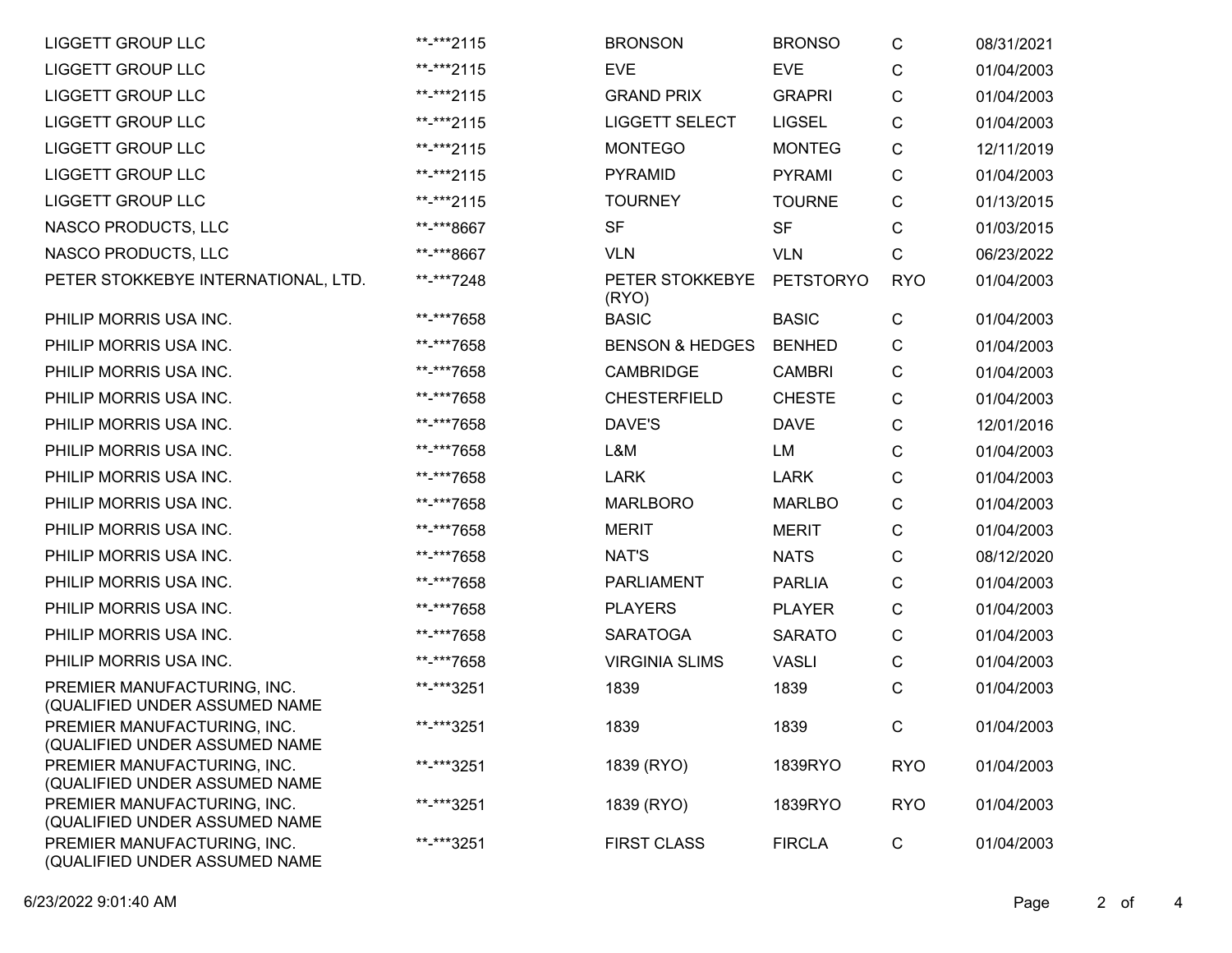| PREMIER MANUFACTURING, INC.<br>(QUALIFIED UNDER ASSUMED NAME | **-***3251 | <b>FIRST CLASS</b>                     | <b>FIRCLA</b> | $\mathsf{C}$ | 01/04/2003 |
|--------------------------------------------------------------|------------|----------------------------------------|---------------|--------------|------------|
| PREMIER MANUFACTURING, INC.<br>(QUALIFIED UNDER ASSUMED NAME | **-***3251 | <b>MANITOU</b>                         | <b>MANITO</b> | $\mathsf{C}$ | 07/12/2019 |
| PREMIER MANUFACTURING, INC.<br>(QUALIFIED UNDER ASSUMED NAME | **-***3251 | <b>MANITOU</b>                         | <b>MANITO</b> | $\mathsf{C}$ | 07/12/2019 |
| PREMIER MANUFACTURING, INC.<br>(QUALIFIED UNDER ASSUMED NAME | **-***3251 | <b>SHIELD</b>                          | <b>SHIELD</b> | $\mathsf{C}$ | 01/04/2003 |
| PREMIER MANUFACTURING, INC.<br>(QUALIFIED UNDER ASSUMED NAME | **-***3251 | <b>SHIELD</b>                          | <b>SHIELD</b> | C            | 01/04/2003 |
| PREMIER MANUFACTURING, INC.<br>(QUALIFIED UNDER ASSUMED NAME | **-***3251 | <b>TRAFFIC</b>                         | <b>TRAFFI</b> | $\mathsf{C}$ | 01/18/2005 |
| PREMIER MANUFACTURING, INC.<br>(QUALIFIED UNDER ASSUMED NAME | **-***3251 | <b>TRAFFIC</b>                         | <b>TRAFFI</b> | $\mathsf{C}$ | 01/18/2005 |
| PREMIER MANUFACTURING, INC.<br>(QUALIFIED UNDER ASSUMED NAME | **-***3251 | <b>ULTRA BUY</b>                       | <b>ULTBUY</b> | $\mathsf{C}$ | 01/04/2003 |
| PREMIER MANUFACTURING, INC.<br>(QUALIFIED UNDER ASSUMED NAME | **-***3251 | <b>ULTRA BUY</b>                       | <b>ULTBUY</b> | $\mathsf{C}$ | 01/04/2003 |
| R.J. REYNOLDS TOBACCO COMPANY                                | **-***5305 | <b>CAMEL</b>                           | <b>CAMEL</b>  | $\mathsf{C}$ | 01/04/2003 |
| R.J. REYNOLDS TOBACCO COMPANY                                | **-***5305 | CAMEL (WIDES)                          | <b>CAMWID</b> | С            | 01/04/2003 |
| R.J. REYNOLDS TOBACCO COMPANY                                | **-***5305 | <b>CAPRI</b>                           | <b>CAPRI</b>  | $\mathsf{C}$ | 01/11/2004 |
| R.J. REYNOLDS TOBACCO COMPANY                                | **-***5305 | <b>CARLTON</b>                         | <b>CARLTO</b> | C            | 01/11/2004 |
| R.J. REYNOLDS TOBACCO COMPANY                                | **-***5305 | <b>DORAL</b>                           | <b>DORAL</b>  | C            | 01/04/2003 |
| R.J. REYNOLDS TOBACCO COMPANY                                | **-***5305 | <b>DUNHILL</b>                         | <b>DUNHIL</b> | C            | 01/30/2007 |
| R.J. REYNOLDS TOBACCO COMPANY                                | **-***5305 | <b>DUNHILL</b><br><b>INTERNATIONAL</b> | <b>DUNINT</b> | C            | 01/30/2007 |
| R.J. REYNOLDS TOBACCO COMPANY                                | **-***5305 | <b>ECLIPSE</b>                         | <b>ECLIPS</b> | C            | 01/04/2003 |
| R.J. REYNOLDS TOBACCO COMPANY                                | **-***5305 | <b>GPC</b>                             | <b>GPC</b>    | C            | 01/11/2004 |
| R.J. REYNOLDS TOBACCO COMPANY                                | **-***5305 | <b>KAMEL RED</b>                       | <b>KAMRD</b>  | С            | 01/02/2005 |
| R.J. REYNOLDS TOBACCO COMPANY                                | **-***5305 | <b>KENT</b>                            | <b>KENT</b>   | $\mathsf{C}$ | 01/08/2015 |
| R.J. REYNOLDS TOBACCO COMPANY                                | **-***5305 | <b>LUCKY STRIKE</b>                    | <b>LUCSTR</b> | C            | 01/11/2004 |
| R.J. REYNOLDS TOBACCO COMPANY                                | **-***5305 | <b>MISTY</b>                           | <b>MISTY</b>  | C            | 01/11/2004 |
| R.J. REYNOLDS TOBACCO COMPANY                                | **-***5305 | <b>MONARCH</b>                         | <b>MONARC</b> | $\mathsf{C}$ | 01/04/2003 |
| R.J. REYNOLDS TOBACCO COMPANY                                | **-***5305 | <b>MORE</b>                            | <b>MORE</b>   | C            | 01/04/2003 |
| R.J. REYNOLDS TOBACCO COMPANY                                | **-***5305 | <b>NEWPORT</b>                         | <b>NEWPOR</b> | С            | 01/04/2003 |
| R.J. REYNOLDS TOBACCO COMPANY                                | **-***5305 | <b>NOW</b>                             | <b>NOW</b>    | C            | 01/04/2003 |
| R.J. REYNOLDS TOBACCO COMPANY                                | **-***5305 | OLD GOLD                               | <b>OLDGD</b>  | C            | 01/04/2003 |
|                                                              |            |                                        |               |              |            |